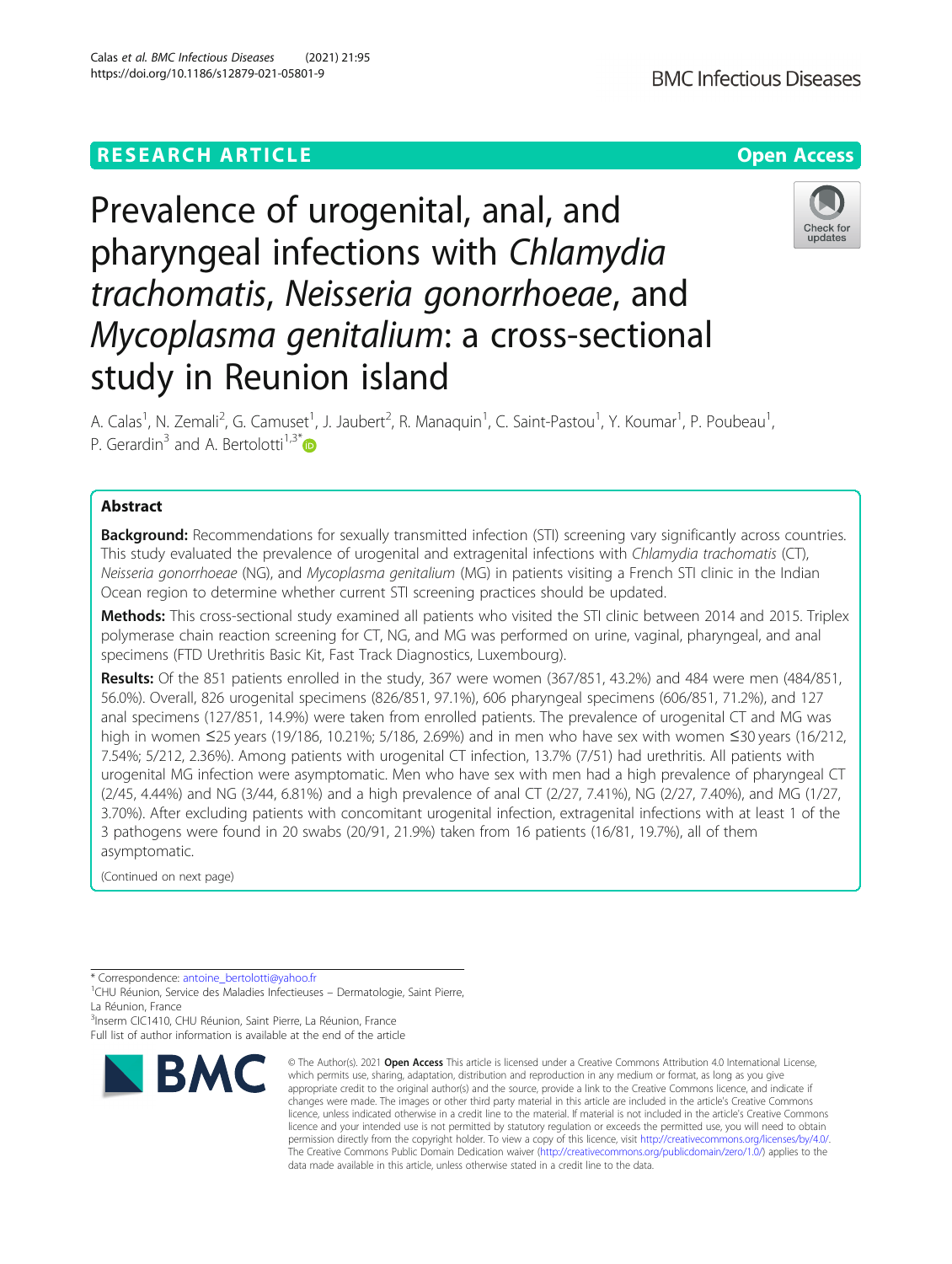**Conclusions:** Routine multisite screening for CT, NG, and MG should be performed to mitigate the transmission of STIs in high-risk sexually active populations.

Keywords: Sexually transmitted infections, Screening, Chlamydia trachomatis, Neisseria gonorrhoeae, Mycoplasma genitalium, Reunion island

# Background

Sexually transmitted infections (STIs) are a major public health concern, especially since their prevalence is increas-ing globally [\[1\]](#page-5-0). When left untreated, infections with Chlamydia trachomatis (CT), Neisseria gonorrhoeae (NG), and Mycoplasma genitalium (MG) can cause severe long-term complications, including pelvic inflammatory disease, ectopic pregnancy, infertility, chronic pelvic pain, and neurological or cardiovascular diseases [[2](#page-5-0)]. Because infected patients are often asymptomatic, screening for these pathogens presents a major challenge. International STI guidelines [\[3](#page-5-0)] strongly encourage annual screening for urogenital CT and NG in men who have sex with men (MSM), sexually active women  $\leq$ 25 years, at-risk women > 25 years, and at-risk men who have sex with women (MSW) (risky behaviour being defined here as having new or multiple sex partners, having received a recent STI diagnosis, having sex for money, or having sex while on drugs). Although routine screening for extragenital CT and NG in MSM and at-risk women (defined as women who engage in anal or oral sex) is recommended in some developed countries (i.e. France, Canada, and Australia), STI guidelines published in other countries, both developed and developing, do not make specific recommendations for extragenital infections. Lastly, available recommendations regarding MG infection generally discourage the screening of asymptomatic patients regardless of infection site to prevent the overprescription of azithromycin and the resulting increase in antimicrobial resistance. This is perplexing considering that MG infection is the second most common cause of nongonococcal urethritis [\[4\]](#page-5-0).

As extragenital infections can occur without concomitant urogenital infection [[5\]](#page-5-0), symptom-based urogenital screening alone may cause a large number of STIs to go undetected and untreated. Moreover, this screening approach can generate a false sense of security in asymptomatic patients, which in turn can facilitate the spread of STIs in the population. This is a major issue in lowand middle-income regions like Reunion Island, as these are often home to high-risk sexually active populations.

This study evaluated the prevalence of urogenital, anal, and pharyngeal infections with CT, NG, and MG in patients visiting an STI clinic in Reunion Island to determine whether STI screening practices should be updated.

# **Methods**

This monocentric cross-sectional study examined all patients who visited a major STI clinic in Reunion Island between June 2014 and August 2015. All patients were asked to complete an anonymous questionnaire that collected data on age, marital status, level of education, drug use, sexual activity, urogenital symptoms, and extragenital (i.e. pharyngeal or anal) symptoms (Additional file [1\)](#page-4-0). Urine specimens were collected from men, vaginal self-swab specimens from women, and pharyngeal and anal swab specimens from at-risk patients (i.e. men and women who engage in anal and/or oral sex) and MSW volunteers. All specimens were screened by triplex polymerase chain reaction (PCR) for CT, NG, and MG (FTD Urethritis Basic Kit, Fast Track Diagnostics, Luxembourg). Specimens with cycle threshold values ≤38 and exponential amplification curves were considered positive. Patients also underwent serological tests for HIV, HBV, and HCV. Quantitative variables were expressed as means with standard deviation (SD), and prevalence and qualitative variables were expressed as percentages. The 95% confidence intervals (95% CI) of STI prevalence estimates were calculated using adjusted binomial distribution. Statistical analyses were performed using R software (R Core Team 2019, R Foundation for Statistical Computing, Vienna, Austria). A P-value < 0.05 was considered statistically significant.

Oral informed consent was obtained from all participants and written informed consent was obtained from a parent or guardian for participants under 18 years old. The ethical character of oral consent alone for this study on totally anonymous collected data was approved by the Scientific Committee for research of the CHU Réunion. No review by an ethical committee was required (article R1121–1, decree n°2017–884 of 9 May 2018 - art.2). The study was registered with the National Institute of Health Data (MR 0912200220) in accordance with French regulations and was conducted using the MR-004 reference methodology of the Commission Nationale Informatique et Libertés (CNIL).

## Results

Over the 14-month period, 851 patients were enrolled in the study, including 367 women (367/851, 43.2%) and 484 men (484/851, 56.0%). Of these, 796 patients (796/ 851, 95.5%) completed the questionnaire; questionnaires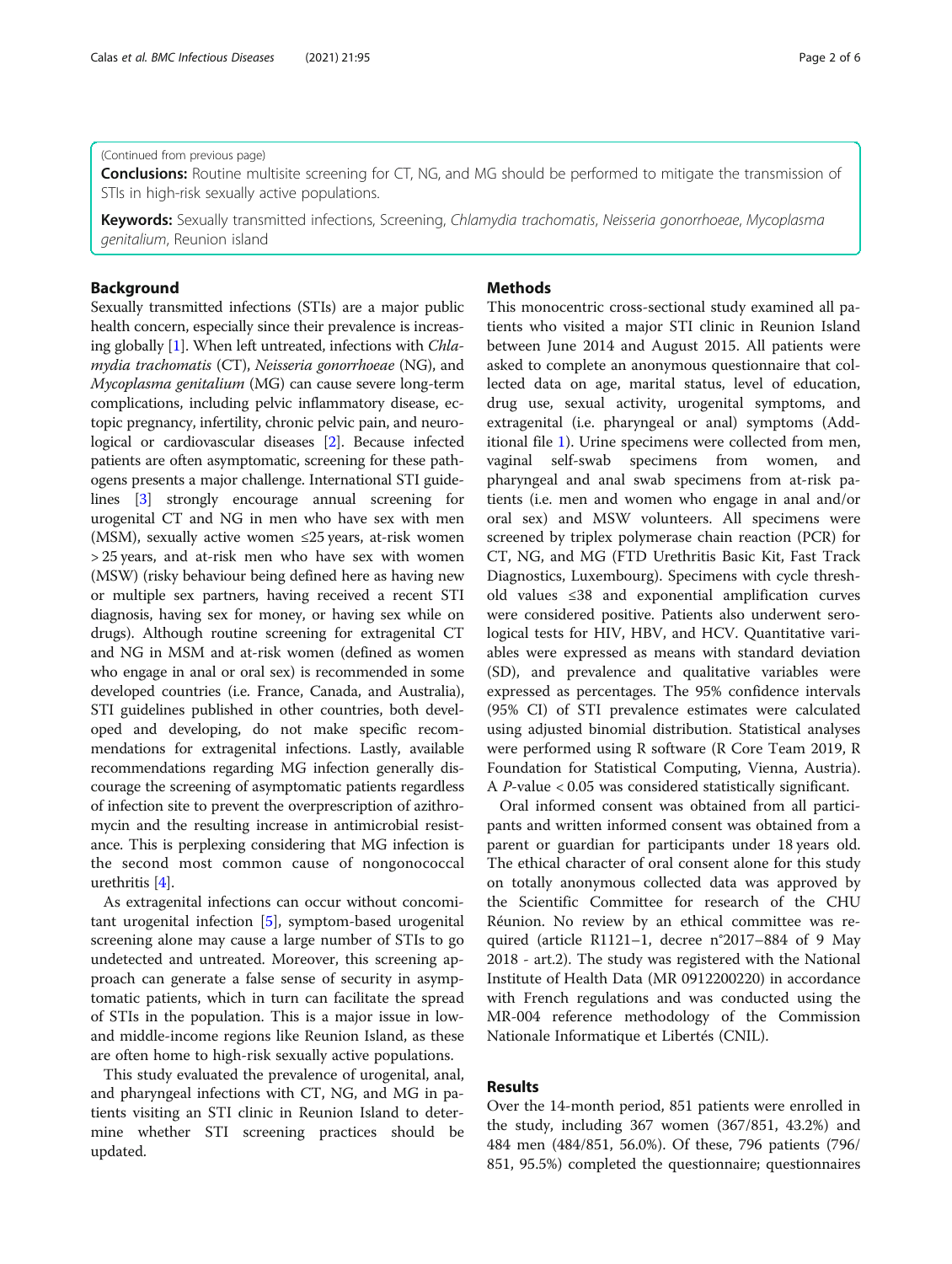were not obtained from the other 55 patients (55/851, 6.5%) because they were wrongly administered. No significant difference was observed in STI prevalence between respondents and non-respondents. A total of 53 men (53/484, 10.9%) were MSM. Mean age was 28.95 (14–70, SD 10.61) years. Overall, 826 urogenital specimens (826/851, 97.1%), 606 pharyngeal specimens (606/ 851, 71.2%), and 127 anal specimens (127/851, 14.9%) were taken from the 851 enrolled patients (Fig. 1). A total of 95 specimens (95/1559, 6.1%) taken from 85 patients (85/851, 9.9%, mean age 26.31 years, 15–70, SD 9.84) were positive for at least 1 of the 3 pathogens, including 71 urogenital specimens (71/826, 8.6%), 16 pharyngeal specimens (16/606, 2.6%), and 8 anal specimens (8/127, 6.2%). Table [1](#page-3-0) shows the prevalence of CT, NG, and MG in the 3 types of specimen. Three CT-MG co-infections and 7 CT-NG co-infections were found. Pharyngeal and anal infections with concomitant urogenital infection were excluded from the analysis. The overall prevalence of CT in urogenital, pharyngeal, and anal specimens was 6.17% (51/826), 1.98% (12/606), and 7.87% (10/127), respectively. The prevalence of NG in urogenital, pharyngeal, and anal specimens was 0.73% (6/826), 1.48% (9/606), and 3.15% (4/127), respectively. The prevalence of MG in urogenital, pharyngeal, and anal specimens was 1.81% (15/826), 0.33% (2/606), and 2.36% (3/127) respectively.

The prevalence of urogenital CT infection was 10.21% (19/186, 95%CI 6.26−15.49%,  $p = 0.02$ ) in women ≤25 years and 7.54% (16/212, 95% CI 4.37–11.97%,  $p = 0.05$ ) in MSM.

The prevalence of anal CT infection without concomitant urogenital infection was 5.56% (2/36 95%CI 0.68–18.66%,  $p = 0.7$ ) in women ≤25 years and 7.41% (2/27, 95%CI 0.91– 24.29%) in MSM. The prevalence of pharyngeal CT infection without concomitant urogenital infection was 2.83% (4/141, 95%CI 0.78–7.10%,  $p = 0.12$ ) in women ≤25 years and 4.44% (2/45, 95%CI 0.54–15.15%) in MSM.

The prevalence of anal NG infection without concomitant urogenital infection was 7.40% (2/27, 95%CI 0.91–

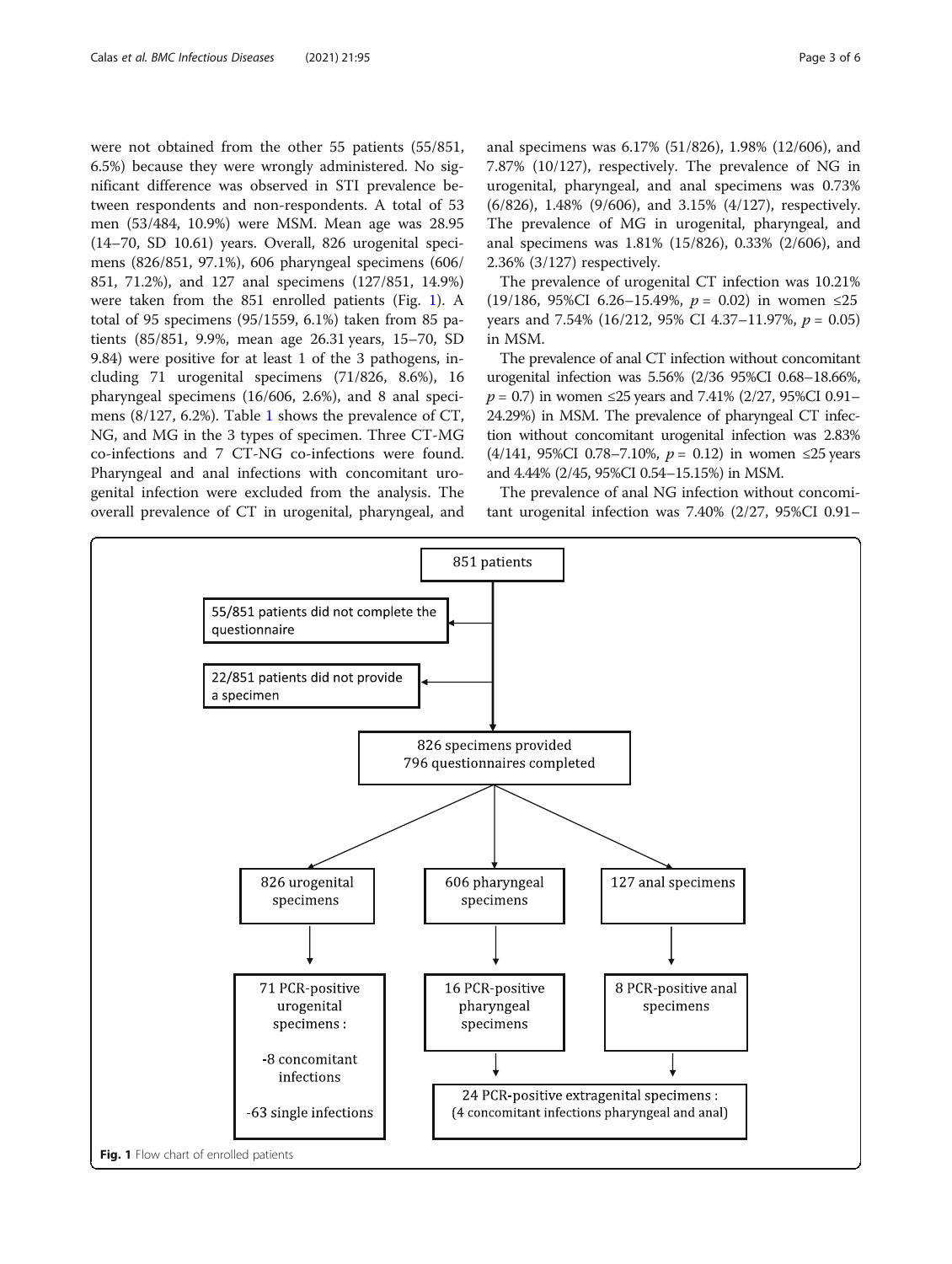|                                 | Urogenital specimen |                          |                                                       |                      | Pharyngeal specimen <sup>a</sup> |                                                       | Anal specimen <sup>a</sup> |                      |                                  |  |
|---------------------------------|---------------------|--------------------------|-------------------------------------------------------|----------------------|----------------------------------|-------------------------------------------------------|----------------------------|----------------------|----------------------------------|--|
|                                 | n/N                 |                          | P-value <sup>e</sup> Prevalence (95%Cl <sup>d</sup> ) | n/N                  |                                  | P-value <sup>e</sup> Prevalence (95Cl% <sup>d</sup> ) | n/N                        | P-value <sup>e</sup> | Prevalence (95Cl% <sup>d</sup> ) |  |
| Chlamydia trachomatis infection |                     |                          |                                                       |                      |                                  |                                                       |                            |                      |                                  |  |
| Women ≤25y                      | 19/186 <sup>b</sup> | 0.02                     | 10.21 (6.26-15.49)                                    | $4/141$ <sup>f</sup> | 0.12                             | $2.83(0.78 - 7.10)$                                   | $2/36^{f,h}$               | 0.7                  | 5.56 (0.68-18.66)                |  |
| Women >25y                      | 7/159 <sup>b</sup>  | $\equiv$                 | 4.40 (1.79 - 8.86)                                    | 0/134                | $\overline{\phantom{a}}$         | $0.00$ $(0.00 - 2.72)$                                | 0/49                       | $\qquad \qquad -$    | $0.00$ $(0.00 - 7.26)$           |  |
| <b>MSM</b>                      | 2/53                |                          | 3.77 (0.46-12.98)                                     | $2/45$ <sup>f</sup>  |                                  | 4.44 (0.54-15.15)                                     | $2/27^{f,h}$               |                      | 7.41 (0.91-24.29)                |  |
| $MSW \leq 30y$                  | 16/212              | 0.05                     | 7.54 (4.37-11.97)                                     | 1/147                | 0.63                             | $0.68$ $(0.02 - 3.73)$                                | 0/2                        |                      | $0.00(0.00 - 84.19)$             |  |
| MSW > 30y                       | 4/124               | $\equiv$                 | 3.23 (0.89-8.05)                                      | 0/88                 | $\overline{\phantom{0}}$         | $0.00(0.00-4.11)$                                     | 0/1                        |                      | $0.00$ $(0.00 - 97.50)$          |  |
| Other men <sup>c</sup>          | 2/92                |                          | $2.17(0.26 - 7.63)$                                   | 1/47                 |                                  | $2.13(0.05 - 11.29)$                                  | 0/8                        |                      | $0.00$ $(0.00 - 36.94)$          |  |
| Neisseria gonorrhea infection   |                     |                          |                                                       |                      |                                  |                                                       |                            |                      |                                  |  |
| Women ≤25y                      | 2/186               | 0.41                     | $1.07(0.13 - 3.83)$                                   | 0/139                | 0.5                              | $0.00(0.02 - 2.62)$                                   | 0/38                       |                      | $0.00(0.00 - 9.25)$              |  |
| Women >25y                      | 1/159               | $\qquad \qquad -$        | $0.63(0.01 - 3.45)$                                   | 0/133                |                                  | $0.00(0.00 - 2.74)$                                   | 0/50                       |                      | $0.00(0.00 - 7.11)$              |  |
| <b>MSM</b>                      | 2/53                |                          | 3.77 (0.46-12.98)                                     | $3/44^{9}$           |                                  | $6.81(1.43-18.66)$                                    | 2/279                      |                      | 7.40 (0.91-24.29)                |  |
| $MSW \leq 30y$                  | 1/212               | 0.63                     | $0.47(0.01 - 2.60)$                                   | 1/147                | 0.26                             | $0.68$ $(0.02 - 3.73)$                                | 0/2                        |                      | $0.00(0.00 - 84.19)$             |  |
| MSW > 30y                       | 0/124               | $\qquad \qquad -$        | $0.00(0.00 - 2.93)$                                   | 2/88                 | $\qquad \qquad -$                | 2.27 (0.28-7.97)                                      | 0/1                        |                      | $0.00$ $(0.00 - 97.50)$          |  |
| Other men $c$                   | 0/92                |                          | $0.00(0.00 - 3.97)$                                   | 0/47                 |                                  | $0.00$ $(0.00 - 7.55)$                                | 0/8                        |                      | $0.00$ $(0.00 - 36.94)$          |  |
| Mycoplasma genitalium infection |                     |                          |                                                       |                      |                                  |                                                       |                            |                      |                                  |  |
| Women ≤25y                      | 5/186               | 0.2                      | $2.69(0.88 - 6.16)$                                   | 1/145                | 0.5                              | $0.72(0.02 - 4.09)$                                   | 0/39                       | 0.56                 | $0.00(0.07 - 9.03)$              |  |
| Women >25y                      | 2/159               | $\overline{\phantom{a}}$ | $1.26(0.15 - 4.47)$                                   | 1/134                | $\overline{\phantom{a}}$         | $0.75(0.02 - 4.12)$                                   | 1/50                       | $\qquad \qquad -$    | $2.00(0.05 - 10.65)$             |  |
| <b>MSM</b>                      | 1/53                |                          | 1.89 (0.05-10.07)                                     | 0/45                 |                                  | $0.00$ $(0.00 - 7.87)$                                | 1/27                       |                      | 3.70 (0.09-18.97)                |  |
| $MSW \leq 30y$                  | 5/212               | 0.1                      | 2.36 (0.77-5.42)                                      | 0/147                |                                  | $0.00$ $(0.00 - 2.48)$                                | 0/2                        |                      | $0.00(0.00 - 84.19)$             |  |
| MSW > 30y                       | 0/124               | $\overline{\phantom{0}}$ | $0.00(0.00 - 2.93)$                                   | 0/88                 |                                  | $0.00(0.00-4.11)$                                     | 0/1                        |                      | $0.00$ $(0.00 - 97.50)$          |  |
| Other men <sup>c</sup>          | 2/92                |                          | $2.17(0.26 - 7.63)$                                   | 0/47                 |                                  | $0.00$ $(0.00 - 7.55)$                                | 0/8                        |                      | $0.00$ $(0.00 - 36.94)$          |  |

<span id="page-3-0"></span>

| Table 1 Prevalence of Chlamydia trachomatis, Neisseria gonorrhea, Mycoplasma genitalium in the 3 types of specimen (Reunion |  |  |  |  |  |
|-----------------------------------------------------------------------------------------------------------------------------|--|--|--|--|--|
| Island, 2014-2015)                                                                                                          |  |  |  |  |  |

<sup>a</sup>Prevalence of anal and pharyngeal infections without concomitant urogenital CT, NG, or MG infection; y years; <sup>b</sup>Total excludes one woman with CT infection for whom age was unknown; *MSM* men who have sex with men, *MSW* men who have sex with women; <sup>c</sup>men who did not share their sexual orientation; C confidence interval; <sup>d</sup>binomial exact confidence interval; <sup>e</sup>Fisher's exact test; n: number of specimens; N total number of specimens; <sup>f</sup>Total includes one specimen with concomitant pharyngeal and anal infections; <sup>9</sup>Total includes two patients with concomitant pharyngeal and anal infections; <sup>h</sup>no anorectitis reported by infected patients

24.29%) in MSM. The prevalence of pharyngeal NG infection without concomitant urogenital infection was 6.81% (3/44, 95%CI 1.43–18.66%) in MSM.

The prevalence of anal MG infection without concomitant urogenital infection was 2% (1/50, 95%CI 0.05, 10.65%) in women > 25 years and 3.70% (1/27, 95%CI 0.09–18.97%) in MSM. The prevalence of pharyngeal MG infection without concomitant urogenital infection was 0.72% (1/145, 95%CI 0.02–4.09%,  $p = 0.5$ ) in women ≤25 years and 0.75% (1/134, 95%CI 0.02–4.12%) in women > 25 years.

After excluding patients with concomitant urogenital infection and MSW volunteers, extragenital infections with at least 1 of the 3 pathogens were found in 20 swabs (20/91, 21.9%) taken from 16 patients (16/81, 19.7%), all of them asymptomatic. Among patients with urogenital CT infection, 13.7% (7/51 had urethritis. Among patients with urogenital NG infection, 16.6% (1/ 6) had hematuria and 16.6% (1/6) had urethritis. All patients with urogenital MG infection were asymptomatic.

#### **Discussion**

This study evaluated the prevalence of urogenital, anal, and pharyngeal infections with CT, NG, and MG in patients visiting an STI clinic in Reunion Island to determine whether current STI screening practices should be updated. A high prevalence of urogenital CT and MG was found in both women ≤25 years (19/186, 10.21%; 2.69%) and MSW ≤30 years (16/212, 7.54%; 2.36%). Moreover, MSM were found to have a high prevalence of pharyngeal CT (2/45, 4.44%) and NG (3/44, 6.81%) and a high prevalence of anal CT (2/27, 7.41%), NG (2/ 27, 7.40%), and MG (1/27, 3.70%). These figures are comparable to those reported for Africa, but are higher than those reported for Europe and South East Asia  $[1]$  $[1]$ .

Three MSW volunteers were tested positive for pharyngeal infection with NG. As this infection is unlikely to occur in low-risk patients, we concluded that our PCR technique produced false positives due to cross reaction of NG and Neisseria meningitidis. Accordingly, we excluded all MSW volunteers from our calculations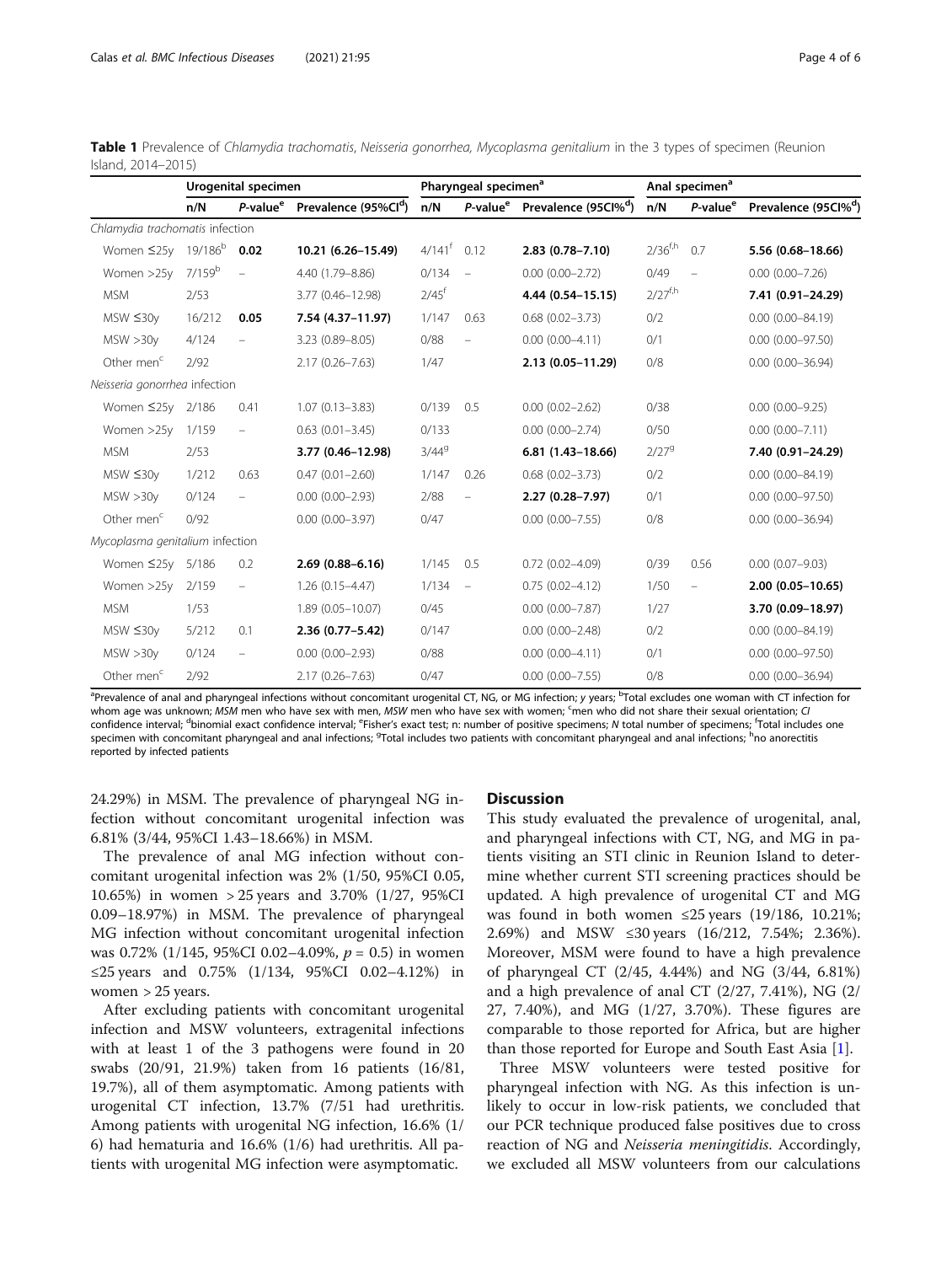<span id="page-4-0"></span>of extragenital infection prevalence. Thus, extragenital infections with at least 1 of the 3 pathogens were found in 20 swabs (20/91, 21.9%) taken from 16 patients (16/81, 19.7%), all of them asymptomatic.

The high prevalence of extragenital CT and NG infections suggests that many STIs are left undetected with current screening practices. This finding is supported by a cross-sectional study of 4402 women at risk of extragenital infection who visited an American STI clinic: the authors concluded that 30.3% of NG infections and 13.8% of CT infections would have been missed if only urogenital infections had been investigated [[6\]](#page-5-0). Likewise, a US cross-sectional study of 7333 MSM visiting an STI clinic found that a third of pharyngeal and anal infections with NG would have been be missed if only urethral or urine specimens had been screened [\[7](#page-5-0)]. In turn, the high percentage of asymptomatic patients in our study (72/81, 88.9%) suggests that symptom-based urogenital screening alone can contribute to underestimating the prevalence of urogenital STIs. More generally, this screening approach can generate a false sense of security in asymptomatic patients, which can favour the progression of silent STIs towards irreversible complications [[2](#page-5-0)]. This can be a major concern in low- and middle-income countries, which are often home to highrisk sexually active populations.

Screening for urogenital and extragenital MG raises its own set of issues, as the overprescription of azithromycin increases antimicrobial resistance in patients treated for this infection [\[8](#page-5-0)]. In Reunion Island, the prevalence of MG-CT co-infections is high (OR 4,62,  $p = 0.02$ ) and several risk factors for CT infection have been identified, including first intercourse between ages 11 and 14 ( $p =$ 0.02), lack of previous screening ( $p = 0.023$ ), and partner infidelity ( $p = 0.012$ ). In view of these findings, our research team argued elsewhere that routine screening for MG in poorly adherent, high-risk populations living in regions with low antimicrobial resistance may help limit the spread of MG, thereby preventing irreversible complications, especially in women (Torregrossa E, Zemali N, Gerardin P, Manaquin R, Foucher A, Jaubert J, Picot S, Poubeau P, Camuset G, Bertolotti A: Prevalence, risk factors, and symptomatology of Mycoplasma genitalium infection in Reunion Island: A cross-sectional study, submitted) (Duval C, Anthony N, Thore-Dupont E, Jaubert J, Camuset G, Von Theobald P, Franco JM, Poubeau P, Bruneau L, Bertolotti A: Prevalence and risk factor of Chlamydia trachomatis infection among women consulting sexually transmitted infection centre in La Reunion: A cross-sectional study, submitted).

## Conclusion

To conclude, health care providers should be made aware of the high prevalence of extragenital CT and NG

infections and urogenital and extragenital MG infections in sexually active populations. Screening practices should be updated as follows: multisite CT and NG screening should be routinely performed in patients at risk of extragenital infection, and multisite MG screening should be routinely performed in poorly-adherent, high-risk populations living in regions with low antimicrobial resistance [[9](#page-5-0)]. This screening strategy may help mitigate the transmission of STIs, including in lowincome countries, which are often home to high-risk populations.

### Supplementary Information

The online version contains supplementary material available at [https://doi.](https://doi.org/10.1186/s12879-021-05801-9) [org/10.1186/s12879-021-05801-9.](https://doi.org/10.1186/s12879-021-05801-9)

Additional file 1.

#### **Abbreviations**

STI: Sexually transmitted Infection; CT: Chlamydia trachomatis; NG: Neisseria gonorrhoeae; MG: Mycoplasma genitalium; MSM: Men who have sex with men; MSW: Men who have sex with women; PCR: Polymerase chain reaction; SD: Standard deviation; 95% CI: 95% Confidence interval

#### Acknowledgments

We would like to thank all members of the STI team (nurses, secretaries, students) as well as E. Asgarali, A. Foucher, C. Levin, F. Andry, S. Picot, and A. Michault. We are also grateful to our copy editor Arianne Dorval.

#### Authors' contributions

AB, GC, and PG conceptualized and designed the study; AC, AB, YK, RM, CSP, JJ, and NZ participated in the acquisition, analysis, and interpretation of data; AC and AB drafted the initial manuscript; GC, PG, PP, YK, CSP, and JJ critically reviewed the manuscript. All authors read and approved the final manuscript.

#### Funding

Not applicable.

#### Availability of data and materials

The data used during the study are available from the corresponding author.

#### Ethics approval and consent to participate

This study was approved by the Commission Nationale Informatique et Libertés (CNIL).

Oral informed consent was obtained from all participants and written informed consent was obtained from a parent or guardian for participants under 18 years old. The ethical character of oral consent alone for this study on totally anonymous collected data was approved by the Scientific Committee for research of the CHU Réunion.

#### Consent for publication

Not applicable.

#### Competing interests

The authors declare that they have no competing interests.

#### Author details

<sup>1</sup>CHU Réunion, Service des Maladies Infectieuses - Dermatologie, Saint Pierre La Réunion, France. <sup>2</sup>CHU Réunion, Laboratoire de microbiologie, Saint Pierre, La Réunion, France. <sup>3</sup>Inserm CIC1410, CHU Réunion, Saint Pierre, La Réunion France.